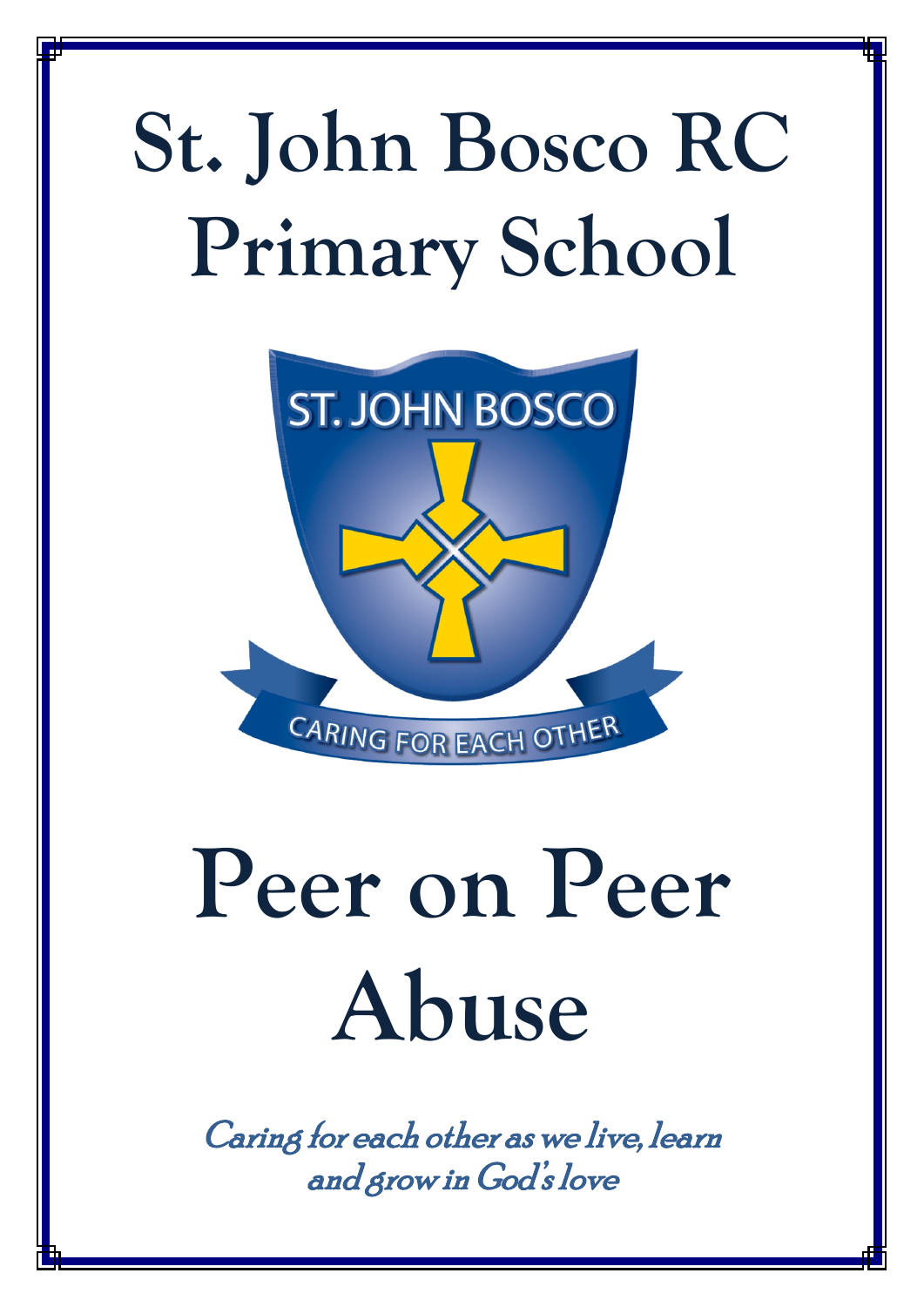

#### **ST. JOHN BOSCO RC PRIMARY SCHOOL**

#### **Peer on Peer Abuse Policy and Procedure**

# **INTRODUCTION**

Keeping Children Safe in Education, 2020 states that *'Safeguarding and promoting the welfare of children is everyone's responsibility. Everyone who comes into contact with children and their families has a role to play. In order to fulfil this responsibility effectively, all practitioners should make sure their approach is child-centred. This means that they should consider, at all times, what is in the best interests of the child.*

While it is recommended that Peer on Peer abuse is part of the Child Protection Policy, due to the sensitive nature and specific issues involved with peer on peer abuse we have completed this separate policy guidance.

At St. John Bosco RC Primary School we continue to ensure that any form of abuse or harmful behaviour is dealt with immediately and consistently to reduce the extent of harm to the young person, with full consideration to impact on that individual child's emotional and mental health and well-being.

All staff should have an awareness of safeguarding issues that can put children at risk of harm. Behaviours linked to issues such as drug taking, alcohol abuse, deliberately missing education and sexting (also known as youth produced sexual imagery) put children in danger.

All staff should be aware that safeguarding issues can manifest themselves via peer on peer abuse. This is most likely to include, but may not be limited to:

- **bullying (including cyberbullying);**
- physical abuse such as hitting, kicking, shaking, biting, hair pulling, or otherwise
- causing physical harm;
- sexual violence and sexual harassment;
- sexting (also known as youth produced sexual imagery); and
- initiation/hazing type violence and rituals.

At St. John Bosco School we are committed to the prevention, early identification and appropriate management of peer on peer abuse. We continue to ensure that any form of abuse or harmful behaviour is dealt with immediately and consistently to reduce the extent of harm to the young person, with full consideration to impact on that individual child's emotional and mental health and well-being.

Therefore, our policy will include a clear and comprehensive strategy taking a contextual whole-school approach to preventing and responding to peer on peer abuse, which includes a clear understanding to staff, children and young people and their parents about everyone's responsibility in managing any peer on peer abuse incidents. This will include both our prevention measures as well as our response to any incidents of harm. (Farrer and Co. 2017)

All staff and governors have signed to say that they have read, understood and agreed to work within this policy framework and parents have access to this policy.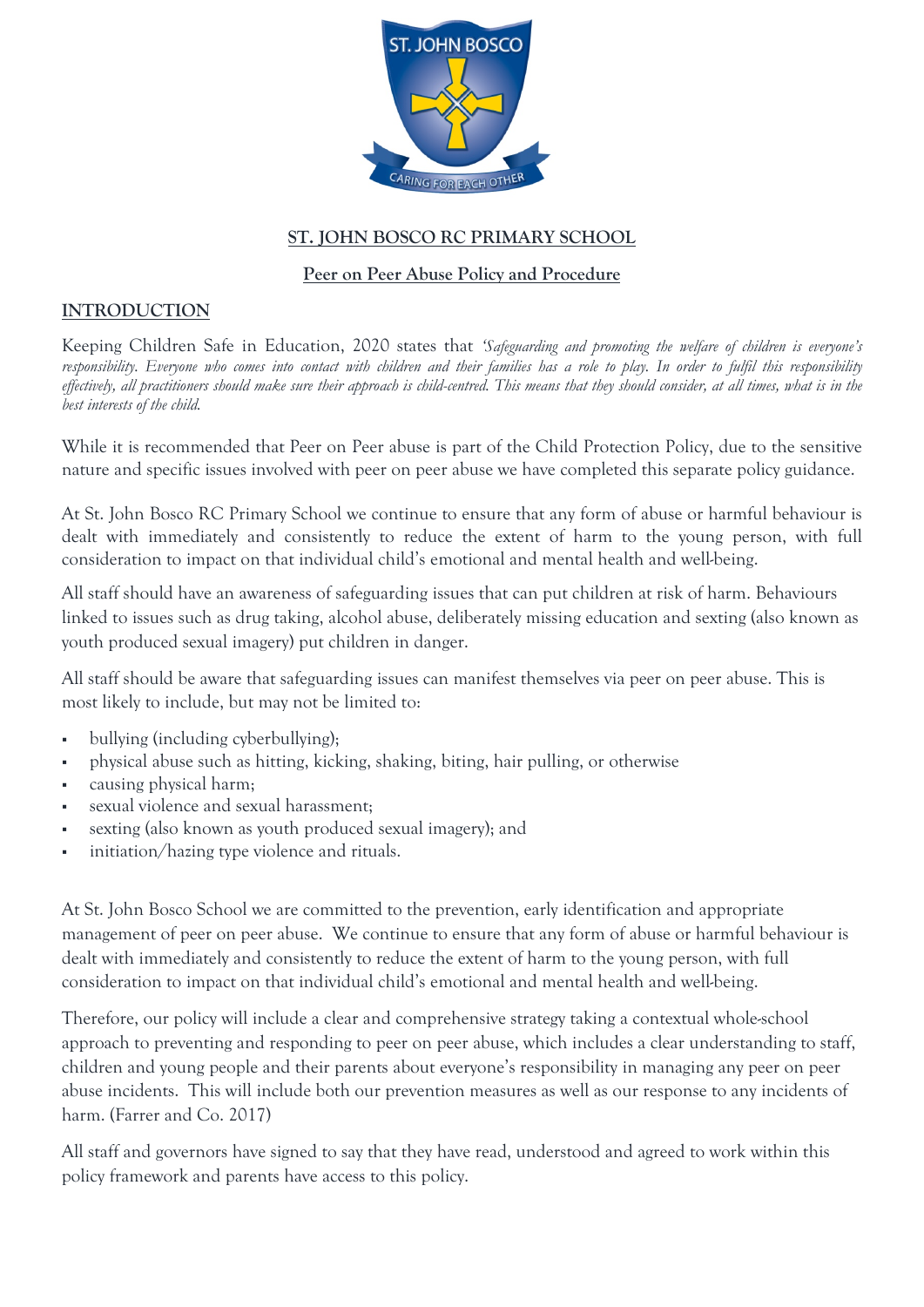#### **Purpose and Aim**

Children and young people may be harmful to one another in a number of ways which would be classified as peer on peer abuse. The purpose of this policy is to explore the many forms of peer on peer abuse and include a planned and supportive response to the issues.

At St. John Bosco RC Primary School we have the following policies in place that should be read in conjunction with this policy:

Anti-Bullying Policy

Child Protection Policy

Cyber Bullying Policy

#### **Framework and Legislation**

This policy is supported by the key principles of the Children's Act, 1989 that the child's welfare is paramount. Another key document that focuses adult thinking towards the views of the child is Working Together, 2018, highlighting that every assessment of a child, '*must be informed by the views of the child'* and within that '*It is important to understand the resilience of the individual child when planning appropriate services*. (Working Together, 2018:28) This is clearly echoed by Keeping Children Safe in Education, 2018 through ensuring procedures are in place in schools and settings to hear the voice of the child and to be mindful of the contexts children live in.

#### **Introduction to abuse and harmful behaviour**

For these purposes, peer on peer abuse is any form of physical, sexual, emotional and financial abuse, and coercive control, exercised between children and within children's relationships (both intimate and nonintimate). Peer on peer abuse can take various forms, including: serious bullying (including cyber-bullying), relationship abuse, domestic violence, child sexual exploitation, youth and serious youth violence, harmful sexual behaviour, and/or gender-based violence. Children's experiences of abuse and violence are rarely isolated events, and they can often be linked to other things that are happening in their lives and spaces in which they spend their time. Any response to peer on peer abuse therefore needs to consider the range of possible types of peer on peer abuse set out above and capture the full context of children's experiences. This can be done by adopting a Contextual Safeguarding approach and by ensuring that our response to incidents of peer-on-peer abuse takes into account any potential complexity (Farrer and Co. 2017).

Abusive behaviour can happen to pupils in schools and settings and it is necessary to consider what abuse is and looks like, how it can be managed and what appropriate support and intervention can be put in place to meet the needs of the individual and what preventative strategies may be put in place to reduce further risk of harm.

Abuse is abuse and should never be tolerated or passed off as 'banter' or 'part of growing up'. Equally, abuse issues can sometimes be gender specific e.g. girls being sexually touched/assaulted and boys being subject to initiation/hazing type violence (KCSIE, 2018). Research suggests that peer on peer abuse may affect boys differently from girls, and that this difference may result from societal norms (particularly around power, control and the way in which femininity and masculinity are constructed) rather than biological make-up. Barriers to disclosure will also be different. As a result, schools need to explore the gender dynamics of peer on peer abuse within their settings and recognise that these will play out differently in single sex, mixed or gender imbalanced environments (Farrer and Co. 2017).

It is important to consider the forms abuse may take and the subsequent actions required.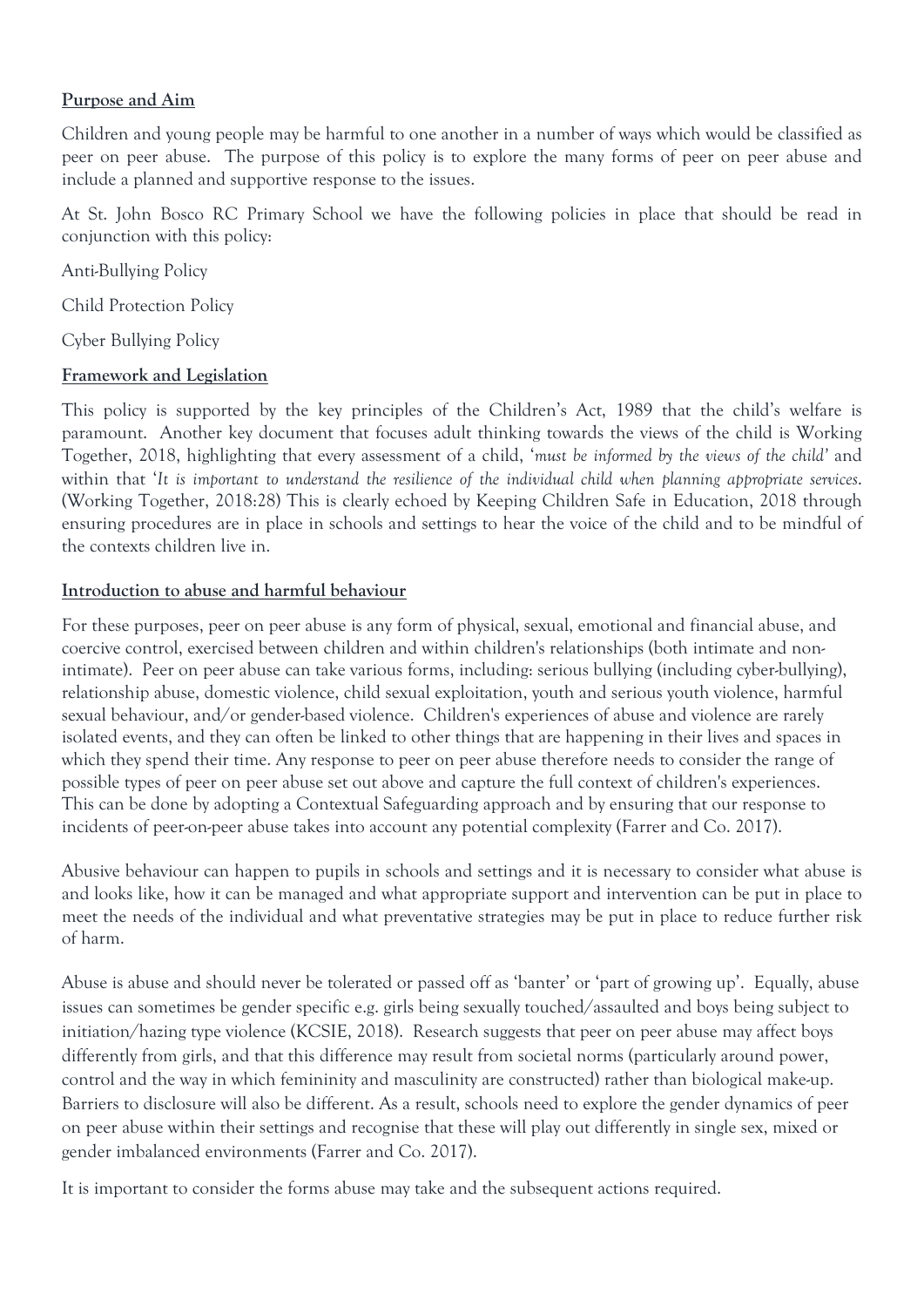# **Children with Special Educational Needs**

Children with special educational needs (SEN) and disabilities can face additional safeguarding challenges. These can include:

- assumptions that indicators of possible abuse such as behaviour, mood and injury relate to the child's disability without further exploration;
- being more prone to peer group isolation than other children;
- the potential for children with SEN and disabilities being disproportionally impacted by behaviours such as bullying, without outwardly showing any signs; and
- communication barriers and difficulties in overcoming these barriers.

To address these additional challenges, schools and colleges should consider extra pastoral support for children with SEN and disabilities particularly when investigating any form of peer on peer abuse.

# (KCSIE, 2018)

# **Language**

For the purposes of this policy the language used will refer to alleged victims and alleged perpetrators as research has shown that many children who present with harmful behaviour towards others, in the context of peer on peer abuse, are themselves vulnerable and may have been victimised by peers, parents or adults in the community prior to their abuse of peers. (Farrer and Co. 2017). The language used to children and parents in the reporting of any incidents that may have occurred could impact on any future rehabilitation of children and young people following any investigations that may occur.

# **TYPES OF ABUSE**

There are many forms of abuse that may occur between peers and this list is not exhaustive. Each form of abuse or prejudiced behaviour is described in detail followed by advice and support on actions to be taken.

# **Physical abuse e.g. (biting, hitting, kicking, hair pulling etc.)**

Physical abuse may include, hitting, kicking, nipping, shaking, biting, hair pulling, or otherwise causing physical harm to another person. There may be many reasons why a child harms another and it is important to understand why a young person has engaged in such behaviour, including accidently before considering the action or punishment to be undertaken.

# **Sexually harmful behaviour/sexual abuse e.g. (inappropriate sexual language, touching, sexual assault etc.)**

Sexually harmful behaviour from young people is not always contrived or with the intent to harm others. There may be many reasons why a young person engages in sexually harmful behaviour and it may be just as distressing to the young person who instigates it as well as the young person it is intended towards. Sexually harmful behaviour may range from inappropriate sexual language, inappropriate role play, to sexually touching another or sexual assault/abuse.

# **Sexual violence and sexual harassment**

Sexual violence refers to sexual offences under the Sexual Offences Act 2003 as described below:

Rape: A person (A) commits an offence of rape if: he intentionally penetrates the vagina, anus or mouth of another person (B) with his penis, B does not consent to the penetration and A does not reasonably believe that B consents.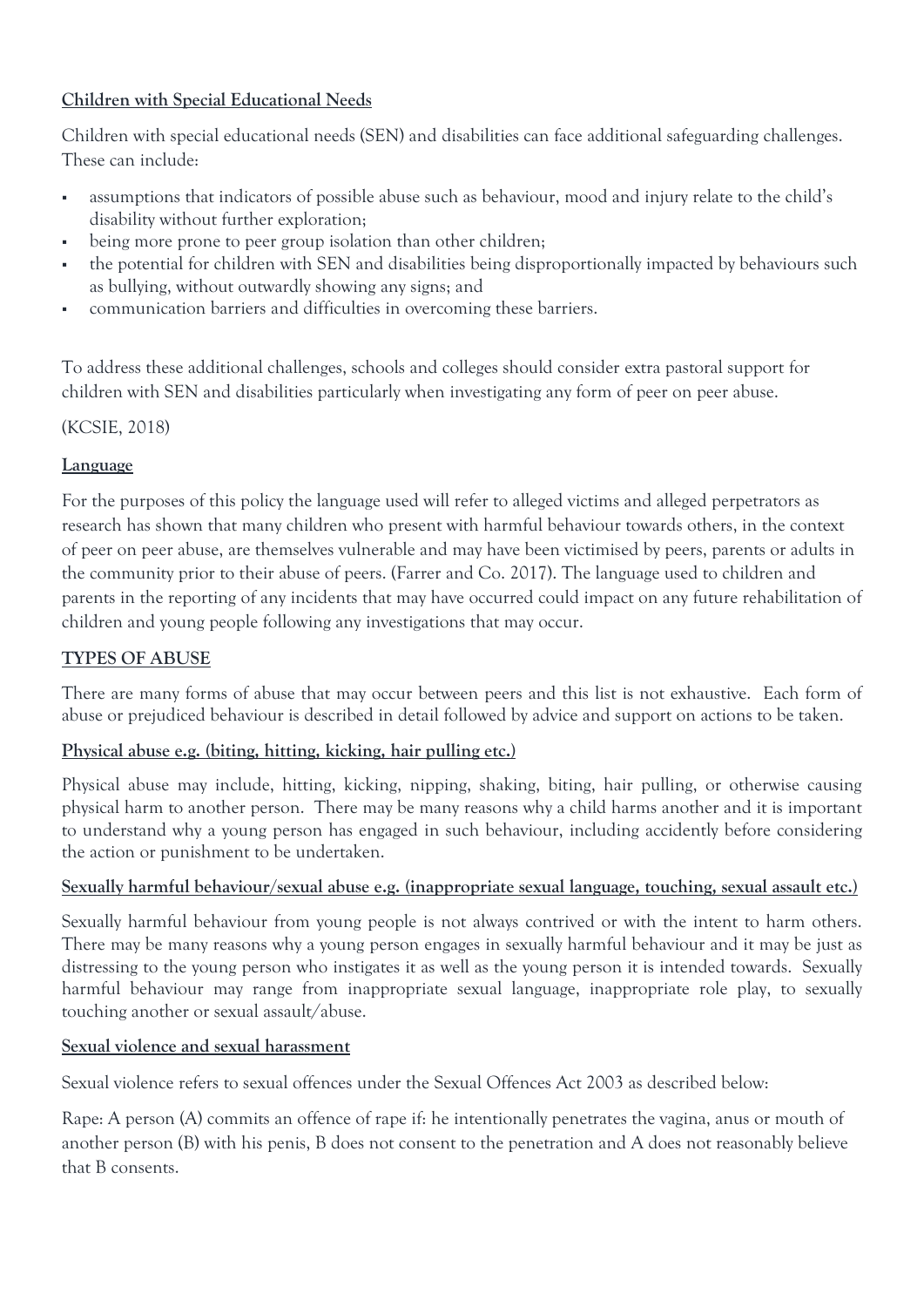Assault by Penetration: A person (A) commits an offence if: s/he intentionally penetrates the vagina or anus of another person (B) with a part of her/his body or anything else, the penetration is sexual, B does not consent to the penetration and A does not reasonably believe that B consents.

Sexual Assault: A person (A) commits an offence of sexual assault if: s/he intentionally touches another person (B), the touching is sexual, B does not consent to the touching and A does not reasonably believe that B consents.

Sexual harassment means 'unwanted conduct of a sexual nature' that can occur online and offline. In referencing sexual harassment, it is in the context of child on child sexual harassment. Sexual harassment is likely to: violate a child's dignity, and/or make them feel intimidated, degraded or humiliated and/or create a hostile, offensive or sexualised environment (KCSIE 2018).

# **Bullying (physical, name calling, homophobic etc.)**

The new definition of bullying is, 'a person who habitually seeks to harm or intimate those who they perceive as vulnerable'. (Taken from the Oxford, Cambridge and Collins dictionary, updated 2018)

Bullying is behaviour by an individual or group, repeated over time, that intentionally hurts another individual or group either physically or emotionally. Bullying can take many forms (for instance, cyberbullying via text messages, social media or gaming, which can include the use of images and video) and is often motivated by prejudice against particular groups, for example on grounds of race, religion, gender, sexual orientation, special educational needs or disabilities, or because a child is adopted, in care or has caring responsibilities. It might be motivated by actual differences between children, or perceived differences.

Many experts say that bullying involves an imbalance of power between the perpetrator and the victim. This could involve perpetrators of bullying having control over the relationship which makes it difficult for those they bully to defend themselves. The imbalance of power can manifest itself in several ways, it may be physical, psychological (knowing what upsets someone), derive from an intellectual imbalance, or by having access to the support of a group, or the capacity to socially isolate. It can result in the intimidation of a person or persons through the threat of violence or by isolating them either physically or online.

Low-level disruption and the use of offensive language can in itself have a significant impact on its target. If left unchallenged or dismissed as banter or horseplay it can also lead to reluctance to report other behaviour.

# (Preventing and tackling bullying, July 2017)

# **Cyber bullying**

Cyberbullying is the use of phones, instant messaging, e-mail, chat rooms or social networking sites such as Facebook and Twitter to harass threaten or intimidate someone for the same reasons as stated above.

It is important to state that cyber bullying can very easily fall into criminal behaviour under the Malicious Communications Act 1988 under section 1 which states that electronic communications which are indecent or grossly offensive, convey a threat or false information or demonstrate that there is an intention to cause distress or anxiety to the victim would be deemed to be criminal. This is also supported by the Communications Act 2003, Section 127 which states that electronic communications which are grossly offensive or indecent, obscene or menacing, or false, used again for the purpose of causing annoyance, inconvenience or needless anxiety to another could also be deemed to be criminal behaviour.

If the behaviour involves the use of taking or distributing indecent images of young people under the age of 18 then this is also a criminal offence under the Sexual Offences Act 2003. Outside of the immediate support young people may require in these instances, the school will have no choice but to involve the police to investigate these situations.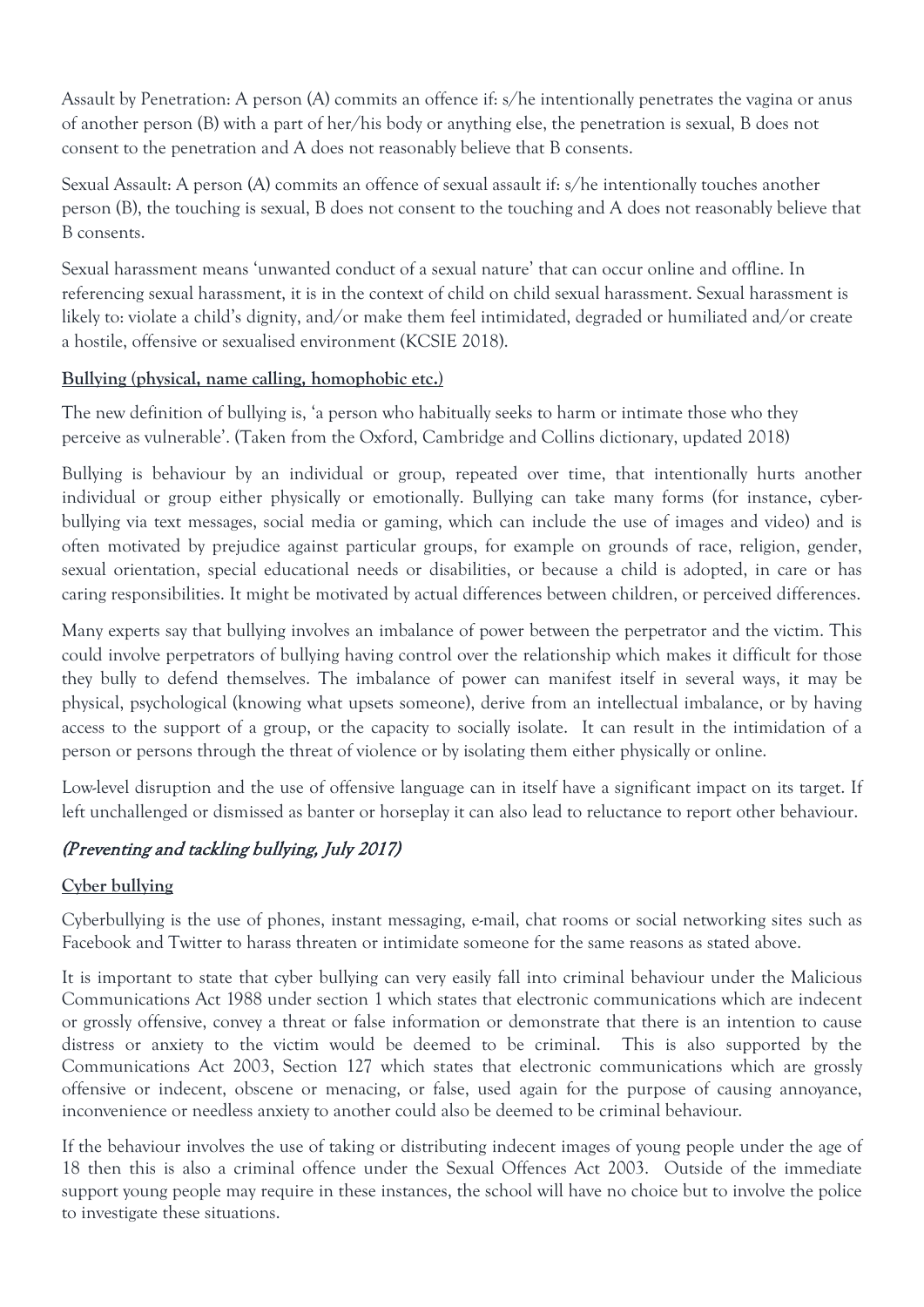#### **Sexting**

Sexting is when someone sends or receives a sexually explicit text, image or video. This includes sending 'nude pics', 'rude pics' or 'nude selfies'. Pressuring someone into sending a nude picture can occur in any relationship and to anyone, whatever their age, gender or sexual preference.

However, once the image is taken and sent, the sender has lost control of the image and these images could end up anywhere. By having in their possession, or distributing, indecent images of a person under 18 on to someone else, young people are not even aware that they could be breaking the law as stated as these are offences under the Sexual Offences Act 2003.

#### **Initiation/Hazing**

Hazing is a form of initiation ceremony which is used to induct newcomers into an organisation such as a private school, sports team etc. There are a number of different forms, from relatively mild rituals to severe and sometimes violent ceremonies.

The idea behind this practice is that it welcomes newcomers by subjecting them to a series of trials which promote a bond between them. After the hazing is over, the newcomers also have something in common with older members of the organisation, because they all experienced it as part of a rite of passage. Many rituals involve humiliation, embarrassment, abuse, and harassment.

#### **Prejudiced Behaviour**

The term prejudice-related bullying refers to a range of hurtful behaviour, physical or emotional or both, which causes someone to feel powerless, worthless, excluded or marginalised, and which is connected with prejudices around belonging, identity and equality in wider society – in particular, prejudices to do with disabilities and special educational needs, ethnic, cultural and religious backgrounds, gender, home life, (for example in relation to issues of care, parental occupation, poverty and social class) and sexual identity (homosexual, bisexual, transsexual).

#### **Teenage relationship abuse**

Teenage relationship abuse is defined as a pattern of actual or threatened acts of physical, sexual, and/or emotional abuse, perpetrated by an adolescent (between the ages of 13 and 18) against a current or former partner. Abuse may include insults, coercion, social sabotage, sexual harassment, threats and/or acts of physical or sexual abuse. The abusive teen uses this pattern of violent and coercive behaviour, in a heterosexual or same gender relationship, in order to gain power and maintain control over the partner.

#### **Measuring the behaviour**

Simon Hackett's continuum of behaviour (taken from Farrer and Co. 2017) can be a useful guide to measure the behaviour that has occurred and consider the circumstances around the incident (s).

The continuum looks at whether it:

- **is socially acceptable**
- involves a single incident or has occurred over a period of time
- is socially acceptable within the peer group
- is problematic and concerning
- involves any overt elements of victimisation or discrimination e.g. related to race, gender, sexual orientation, physical, emotional, or intellectual vulnerability
- involves an element of coercion or pre-planning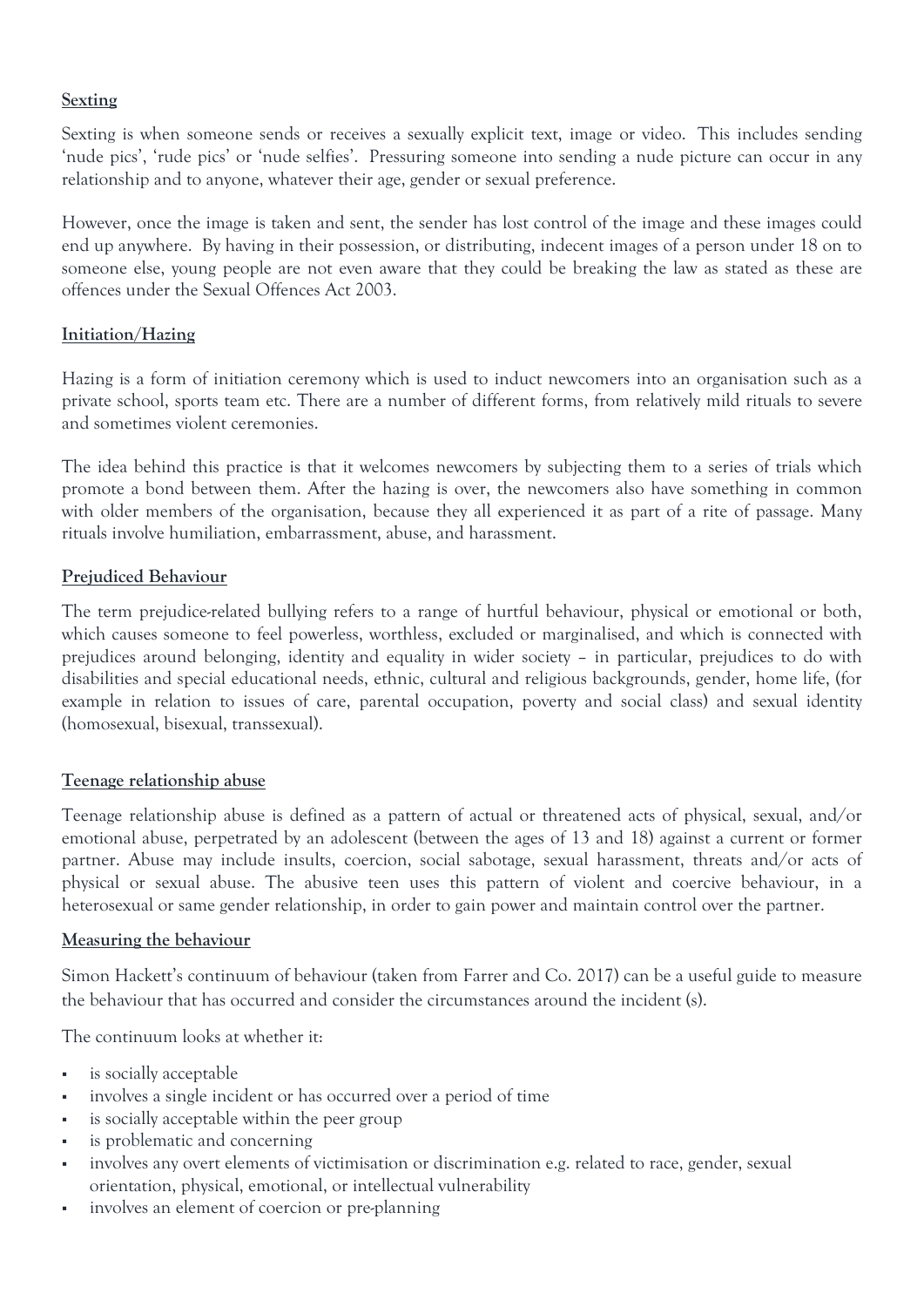- involves a power imbalance between the child/children allegedly responsible for the behaviour and the child/children allegedly the subject of that power
- involves a misuse of power

Behaviour which is not abusive at first may potentially become abusive quickly or over time. Intervening early and addressing any inappropriate behaviour which may be displayed by a child is vital and could potentially prevent their behaviour from progressing on a continuum to become problematic, abusive and/or violent - and ultimately requiring (greater/more formal) engagement with specialist external and/or statutory agencies.

# **EXPECTED ACTION TAKEN FROM ALL STAFF**

All staff should be alert to the well-being of children and young people and to signs of abuse, and should engage with these signs, as appropriate, to determine whether they are caused by peer on peer abuse. However, staff should be mindful of the fact that the way(s) in which children will disclose or present with behaviour(s) as a result of their experiences will differ (Farrer and Co. 2017).

Although the type of abuse may have a varying effect on the alleged victim and alleged perpetrator of the harm, these simple steps can help clarify the situation and establish the facts before deciding the consequences for those involved in perpetrating harm.

It is important to deal with a situation of peer abuse immediately and sensitively. It is necessary to gather the information as soon as possible to get a true, accurate account of the facts around what has happened, so that nothing is forgotten. It is equally important to deal with it sensitively and think about the language used and the impact of that language on both the children and the parents when they become involved. For example; do not use the word perpetrator, this can quickly create a 'blame' culture and leave a child labelled.

In all cases of peer on peer abuse it is necessary that all staff are trained in dealing with such incidents, talking to young people and instigating immediate support in a calm and consistent manner. Staff should not be prejudiced, judgemental, dismissive or irresponsible in dealing with such sensitive matters.

Staff should also be mindful of contextual safeguarding and that wider safeguarding concerns may influence the child's account of the event(s). Alongside this peer pressure and the impact of sharing information about the incident(s) may also influence a child's account.

# **Gather the Facts**

In cases specifically relating to Sexual violence and sexual harassment, part 5 of Keeping Children Safe in Education, 2018 states that two members of staff (one being the Designated Safeguarding Lead) should be present to manage the report, *where possible*.

In all circumstances, staff need to speak to all the young people involved separately, gain a statement of facts from them and use **consistent language** and **open questions** for each account. The easiest way to do this is not to have a line of questioning but to ask the young people to tell you what happened. Only interrupt the young person from this to gain clarity with open questions, 'where, when, why, who'. (What happened? Who observed the incident? What was seen? What was heard? Did anyone intervene?) A full and clear record of exactly what the young person has said in their own language should be made and stored following each school/setting's own recording protocols (paper or electronic systems).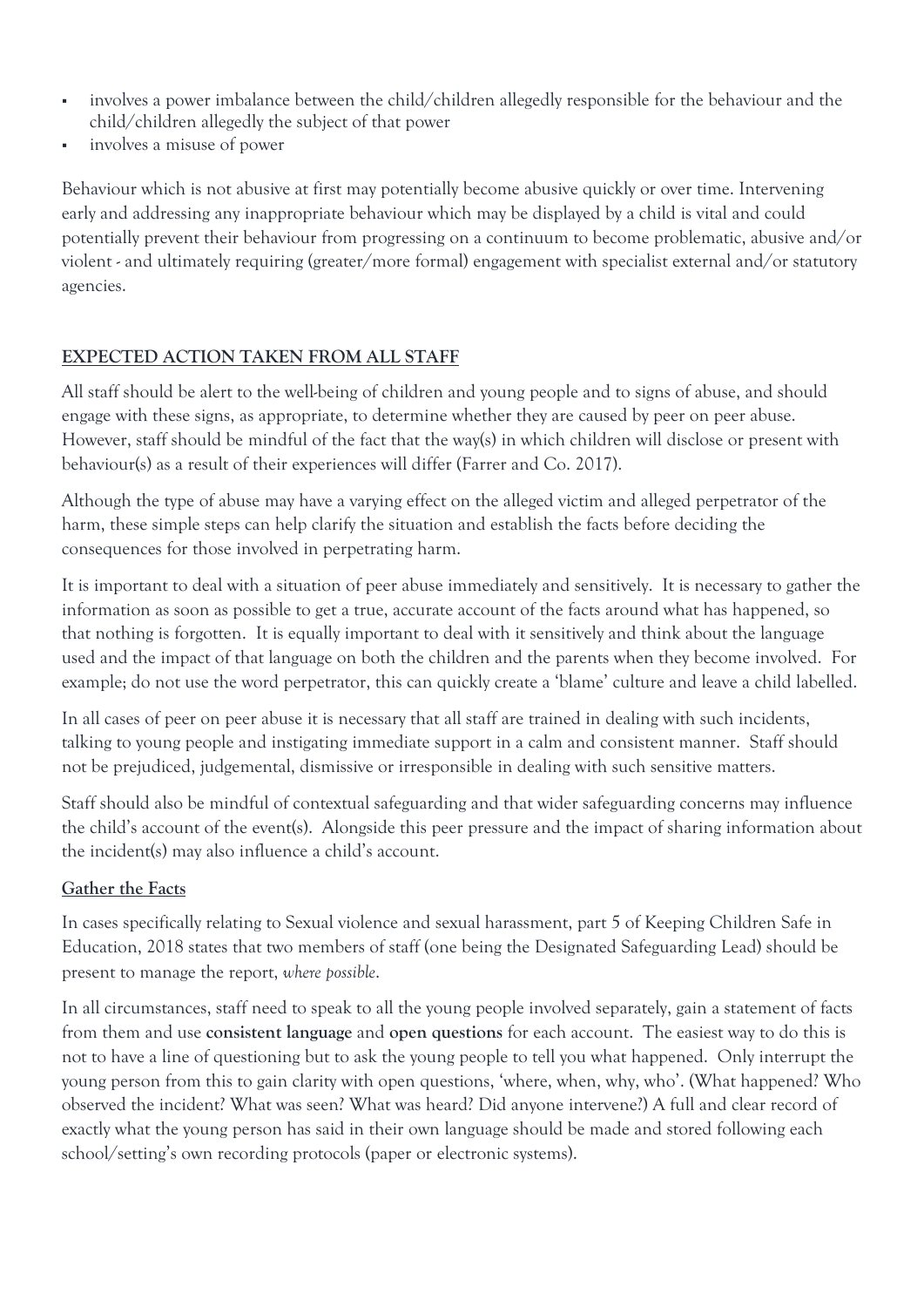#### **Consider the Intent (begin to Risk Assess)**

Has this been a deliberate or contrived situation for a young person to be able to harm another?

#### **Decide on your next course of action**

If from the information that you gather you believe any young person to be at risk of significant harm you must make a safeguarding referral to social care immediately (where a crime has been committed the police should be involved also). If this is the case, once social care has been contacted and made a decision on what will happen next then you will be informed on your next steps.

If social care and the police intend to pursue this further they may ask to interview the young people in school or they may ask for parents to come to school to be spoken to also. It is important to be prepared for every situation and the potential time it may take.

It may also be that social care feel that it does not meet their criteria in which case you may challenge that decision, with that individual or their line manager. If on discussion however, you agree with the decision, you may then be left to inform parents.

#### **Informing parents**

If, once appropriate advice has been sought from police/social care you have agreement to inform parents or have been allocated that role from the other services involved then you need to inform the parents as soon as possible. If services are not going to be involved then equally, this information may need to be shared with parents. If a young person is deemed to be 'Gillick Competent' following the 'Fraser' guidelines and does not wish you to share the information with parents, then the school must consider this especially for example if the young person is pregnant and this is why they are being bullied (unless this has occurred through significant harm in which case a criminal/social care case is likely or the young person is under the age of 13).

In all circumstances where the risk of harm to the child is evident then the school should encourage the young person to share the information with their parent or even with them (they may be scared to tell parents that they are being harmed in any way). Where school can evidence they are acting in the best interests of the young person they would not be criticised, however this would be the case if they actively breached the rights and choices of the young person.

The best way to inform parents is face to face. Although this may be time consuming, the nature of the incident and the type of harm/abuse a young person may be suffering can cause fear and anxiety to parents whether their child is the child who was harmed or who harmed another.

#### **POINTS TO CONSIDER:**

#### **What is the age of the children involved?**

How old are the young people involved in the incident and is there any age difference between those involved? (In relation to sexual exploration, children under the age of 5, in particular 1-4 year olds who are learning toileting skills may show a particular interest in exploration at around this stage. This, however should not be overlooked if other issues arise (see following)

#### **Where did the incident or incidents take place?**

Was the incident in an open, visible place to others? If so was it observed? If not, is more supervision required within this particular area?

#### **What was the explanation by all children involved of what occurred?**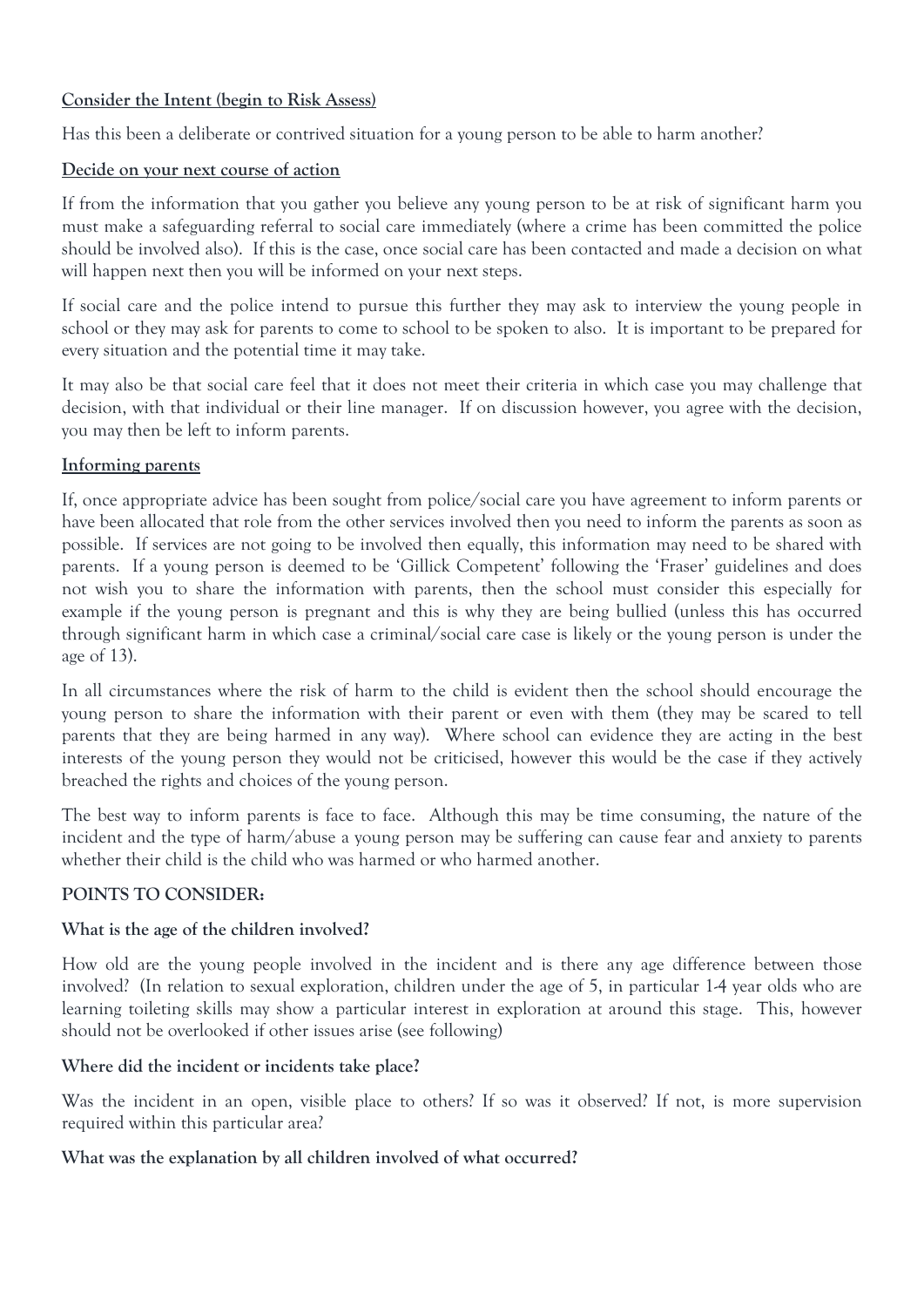Can each of the young people give the same explanation of the incident and also what is the effect on the young people involved? Is the incident seen to be bullying for example, in which case regular and repetitive? Is the version of one young person different from another and why?

# **What is each of the children's own understanding of what occurred?**

Do the young people know/understand what they are doing? E.g. do they have knowledge of body parts, of privacy and that it is inappropriate to touch? Is the young person's explanation in relation to something they may have heard or been learning about that has prompted the behaviour? Is the behaviour deliberate and contrived? Does the young person have understanding of the impact of their behaviour on the other person?

In dealing with an incident of this nature the answers are not always clear cut. If you are concerned or unsure as to whether or not there is any risk involved, please seek advice from Children's Services Social Care.

# **REPETITION**

Has the behaviour been repeated to an individual on more than one occasion? In the same way it must be considered has the behaviour persisted to an individual after the issue has already been discussed or dealt with and appropriately resolved?

# **Outcomes**

The outcome of the investigation will follow your local threshold guidance. Therefore, either a referral has been made to either the police/social care for a full investigation (tier 4). It may have resulted in Children's Services undertaking a further assessment (Tier 3) or as a school/setting you may have identified additional services/intervention that are non-statutory and in which case completed an early help assessment (Tier 2). It may be that on investigation, a decision has been made to handle the incident (s) internally and which case the school may implement a risk assessment plan (Tier 1).

In any of the above outcomes the school has a duty of care to manage the education needs of both children/young people in which case a risk assessment plan may be needed irrespective of the outcome.

# **NEXT STEPS**

Once the outcome of the incident(s) has been established it is necessary to ensure future incidents of abuse do not occur again and consider the support and intervention required for those involved.

# **For the young person who has been harmed (alleged victim)**

What support they require depends on the individual young person. It may be that they wish to seek counselling or one to one support via a mentor. It may also be that they feel able to deal with the incident(s) on their own or with support of family and friends. In which case it is necessary that this young person continues to be monitored and offered support should they require it in the future. If the incidents are of a bullying nature, the young person may need support in improving peer groups/relationships with other young people or some restorative justice work with all those involved may be required.

Other interventions that could be considered may target a whole class or year group for example a speaker on cyber bullying, relationship abuse etc. It may be that through the continued curriculum of PHSE and SMSC that certain issues can be discussed and debated more frequently.

If the young person feels particularly vulnerable it may be that a risk assessment can be put in place for them whilst in school so that they have someone named that they can talk to, support strategies for managing future issues and identified services to offer additional support.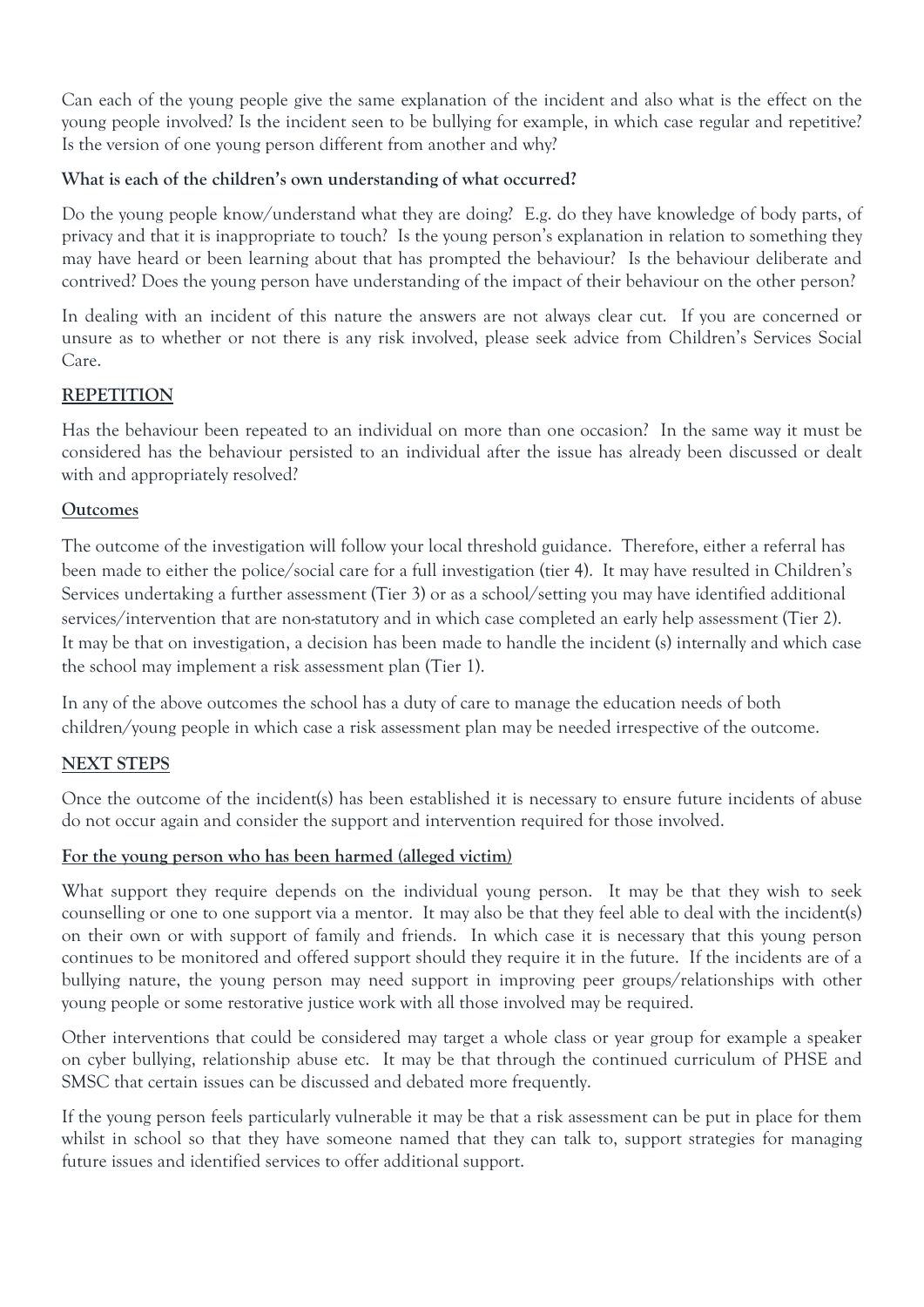#### **For the young person who has displayed harmful behaviour (alleged perpetrator)**

In this circumstance it is important to find out why the young person has behaved in such a way. It may be that the young person is experiencing their own difficulties and may even have been harmed themselves in a similar way. In such cases support such as one to one mentoring or counselling may also be necessary. Particular support from identified services may be necessary through a CAF/strengthening families/early help referral and the young person may require additional support from family members.

Once the support required to meet the individual needs of the young person has been met, it is important that young person receives a consequence for their behaviour. This may be in the form of restorative justice e.g. making amends with the young person they have targeted if this has been some form of bullying. In the cases of sexually harmful behaviour it may be a requirement for the young person to engage in one to one work with a particular service or agency (if a crime has been committed this may be through the police or youth offending service). If there is any form of criminal investigation ongoing it may be that this young person cannot be educated on site until the investigation has concluded. In which case, the young person will need to be provided with appropriate support and education whilst off site.

Even following the conclusion of any investigation the behaviour that the young person has displayed may continue to pose a risk to others in which case an individual risk assessment may be required. This should be completed via a multi-agency response to ensure that the needs of the young person and the risks towards others are measured by all of those agencies involved including the young person and their parents. This may mean additional supervision of the young person or protective strategies if the young person feels at risk of engaging in further inappropriate or harmful behaviour.

The school may also choose a punishment as a consequence such as exclusion or internal exclusion/inclusion/seclusion for a period of time to allow the young person to reflect on their behaviour.

#### **AFTER CARE**

It is important that following the incident the young people involved continue to feel supported and receive help even if they have stated that they are managing the incident. Sometimes the feelings of remorse, regret or unhappiness may occur at a much later stage than the incident. It is important to ensure that the young people do not engage in any further harmful behaviour either towards someone else or to themselves as a way of coping (e.g. self-harm). In which case, regular reviews with the young people following the incident(s) are imperative.

#### **Disciplinary Action**

The school/setting will need to consider whether disciplinary action may be appropriate for any child/children involved – any such action should address the abuse, the causes of it, and attitudes underlying it. Disciplinary action may sometimes be appropriate, including (a) to ensure that the child/children take(s) responsibility for and realise(s) the seriousness of their behaviour; (b) to demonstrate to the child/children and others that peer on peer abuse can never be tolerated; and (c) to ensure the safety and wellbeing of other children. However, these considerations must be balanced against the child's/children's own potential unmet needs and any safeguarding concerns. Before deciding on appropriate action the School will always consider its duty to safeguard all children from harm; the underlying reasons for a child's behaviour; any unmet needs, or harm or abuse suffered by the child; the risk that the child may pose to other children; and the severity of the peer on peer abuse and the causes of it.

The school/setting will, where appropriate, consider the potential benefit, as well as challenge, of using managed moves or exclusion as a response, and not as an intervention, recognising that even if this is ultimately deemed to be necessary, some of the measures referred to in this policy may still be required. Exclusion will only be considered as a last resort and only where necessary to ensure the safety and wellbeing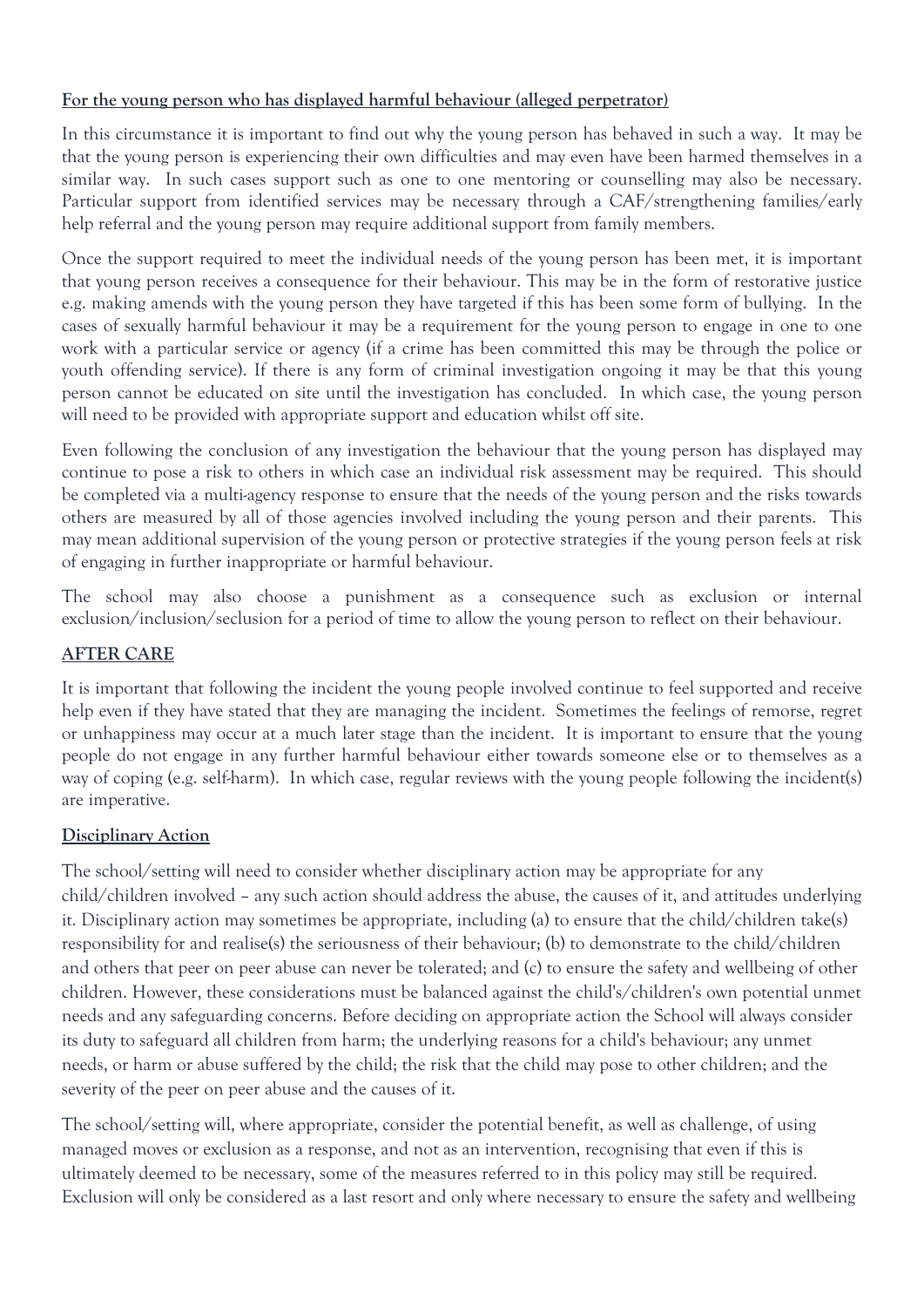of the other children in the School. Engaging in Fair Access Panel Processes to assist with decision-making associated to managed moves and exclusions can also be beneficial (Farrer and Co. 2017).

#### **Review of Circumstances**

Following any incident of harm, it is necessary for the School/Setting to consider if anything could have been done differently. Use of PGSF proforma for internal lessons learnt, can support in identifying under the business model of PGSF what identified changes within the school/setting need to occur. This demonstrates how proactive the school is in continually reviewing its policies and systems in effectively keeping children safe.

# **PREVENTATIVE STRATEGIES FOR SCHOOLS AND SETTINGS**

For all schools and settings, it is important to develop appropriate strategies in order to prevent the issue of peer on peer abuse rather than manage the issues in a reactive way.

Firstly, and most importantly for schools and settings is recognition that peer on peer abuse can and will occur on any site even with the most stringent of policies and support mechanisms. In which case it is important to continue to recognise and manage such risks and learn how to improve and move forward with strategies in supporting young people to talk about any issues and through sharing information with all staff.

This can be supported by ensuring that each school/setting has an open environment where young people feel safe to share information about anything that is upsetting or worrying them. This can be strengthened through a strong and positive PHSE/SMSC curriculum that tackles such issues as prejudiced behaviour and gives children an open forum to talk things through rather than seek one on one opportunities to be harmful to one another.

To enable such an open and honest environment it is necessary to ensure the whole workforce feels confident and enabled to talk about issues and challenge perceptions of young people including use of inappropriate language and behaviour towards one another. In order to create such an environment, it is necessary for whole staff training and CPD around abusive behaviours and talking to young people in a way that continues to create an open and honest environment without prejudice. It is incredibly important that staff do not dismiss issues as 'banter' or 'growing up' or compare them to their own experiences of childhood. It is necessary that staff consider each issue and each individual in their own right before taking action. If staff minimise the concerns raised it may result in a young person seeking no further help or advice.

Parents need to be informed and included in policy forming, lesson plans and through open and frank conversations, training/courses about what peer on peer abuse is and how the school and setting will be tackling it. This can help to alleviate any concerns and worries and create a joined-up approach.

It is important that signposting is available to young people in the event that they don't feel confident raising an issue to staff or a peer. It is useful to have a resource board with support services on a wide range of issues so young people can seek their own solutions should they wish to. In the same way external services or support programmes could be brought in to talk to young people about specific issues in support of the prevention of peer on peer abuse.

It is useful to ensure young people are part of changing their circumstances and that of the procedures within schools. Having a school council and pupil voice and encouraging young people to support changes and develop 'rules of acceptable behaviour' will go far in helping to create a positive ethos in school and one where all young people understand the boundaries of behaviour before it becomes abusive.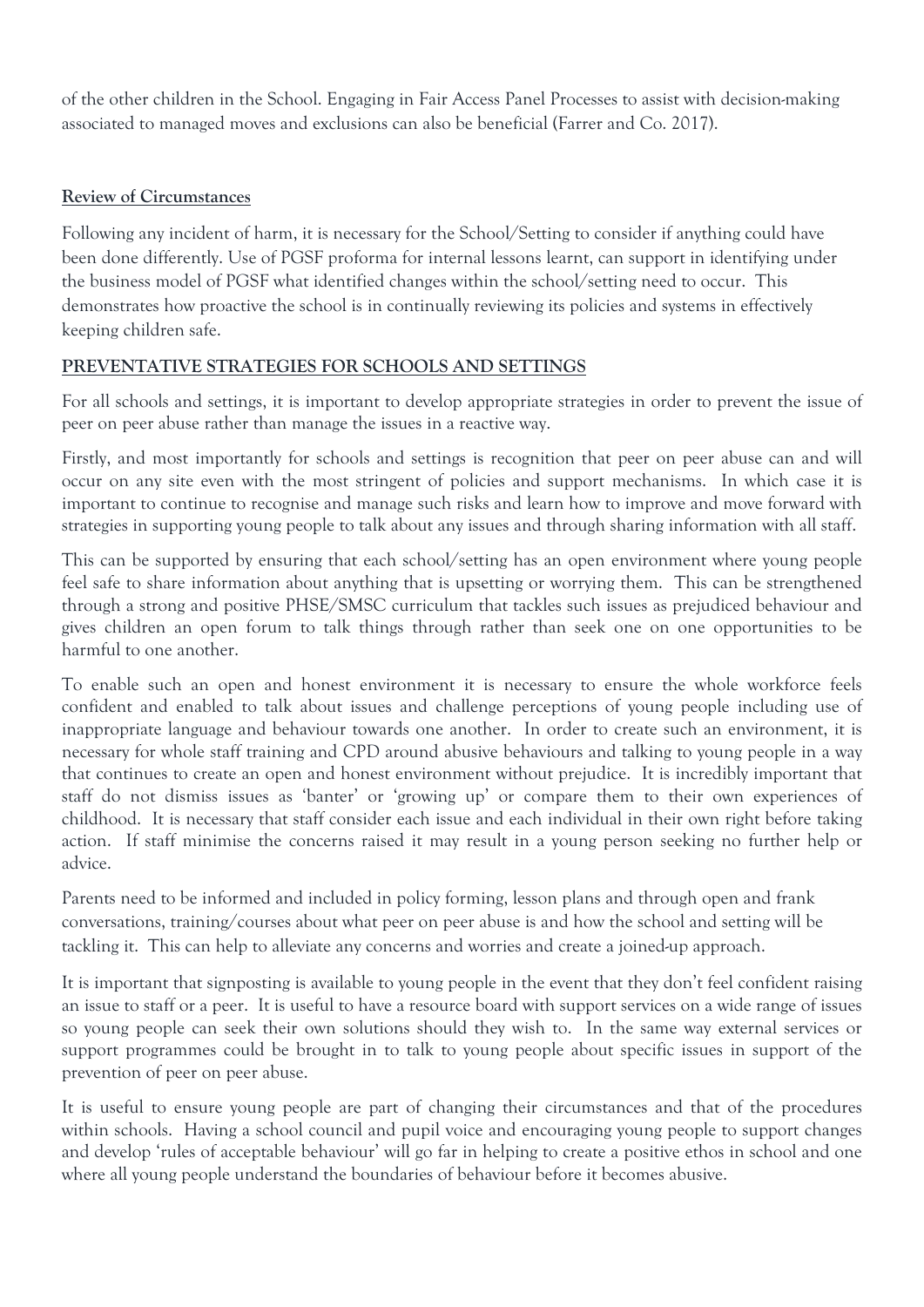Multi agency working can consolidate in house procedures in schools/settings. By accessing advice, support and guidance, effective decisions can be made in collaboration to improve outcomes for children who may be at risk of harm. Seeking advice and guidance can act as a preventative measure so that the right course of action is taken at the earliest opportunity. It is also necessary that the School/Setting actively refers concerns/allegations of peer on peer abuse where necessary to front door services/children's social care and the police where appropriate. This is particularly important because peer on peer abuse can be a complex issue, and even more so where wider safeguarding concerns exist. It is often not appropriate for one single agency (where the incident cannot be managed internally) to try to address the issue alone – it requires effective partnership working (Farrer and Co. 2017).

Schools which excel at tackling bullying (and peer abuse) have created an ethos of good behaviour where pupils treat one another and the school staff with respect because they know that this is the right way to behave. That culture extends beyond the classroom to the corridors, the dining hall, the playground, and beyond the school gates including travel to and from school. Values of respect for staff and other pupils, an understanding of the value of education, and a clear understanding of how our actions affect others permeate the whole school environment and are reinforced by staff and older pupils who set a good example to the rest. (Preventing and tackling bullying, 2017).

#### **REFERENCES**

#### **This policy has been heavily supported by the key document:**

Farrer and Co: Peer on Peer Abuse Toolkit. December 2017.

<https://www.farrer.co.uk/Global/Peer-on-peer%20abuse%20toolkit%2014.pdf>

# **This policy should be read in conjunction with:**

DFE: Keeping Children Safe in Education. September 2020

<https://www.gov.uk/government/publications/keeping-children-safe-in-education--2>

DFE: Preventing and Tackling Bullying: Advice for headteachers, staff and governing bodies. July 2017

[https://www.gov.uk/government/uploads/system/uploads/attachment\\_data/file/623895/Preventing\\_and\\_](https://www.gov.uk/government/uploads/system/uploads/attachment_data/file/623895/Preventing_and_tackling_bullying_advice.pdf) [tackling\\_bullying\\_advice.pdf](https://www.gov.uk/government/uploads/system/uploads/attachment_data/file/623895/Preventing_and_tackling_bullying_advice.pdf)

DFE: Sexual Violence and Sexual Harassment between Children in Schools and Colleges. December, 2017

[https://www.gov.uk/government/publications/sexual-violence-and-sexual-harassment-between-children-in](https://www.gov.uk/government/publications/sexual-violence-and-sexual-harassment-between-children-in-schools-and-colleges)[schools-and-colleges](https://www.gov.uk/government/publications/sexual-violence-and-sexual-harassment-between-children-in-schools-and-colleges) 

Working Together to Safeguard Children, 2018

<https://www.gov.uk/government/publications/working-together-to-safeguard-children--2>

UKCCIS: Sexting in Schools and Colleges

[https://assets.publishing.service.gov.uk/government/uploads/system/uploads/attachment\\_data/file/60987](https://assets.publishing.service.gov.uk/government/uploads/system/uploads/attachment_data/file/609874/6_2939_SP_NCA_Sexting_In_Schools_FINAL_Update_Jan17.pdf) 4/6 2939 SP\_NCA\_Sexting\_In\_Schools\_FINAL\_Update\_Jan17.pdf

LSCB's Procedures/Safeguarding Partner arrangements